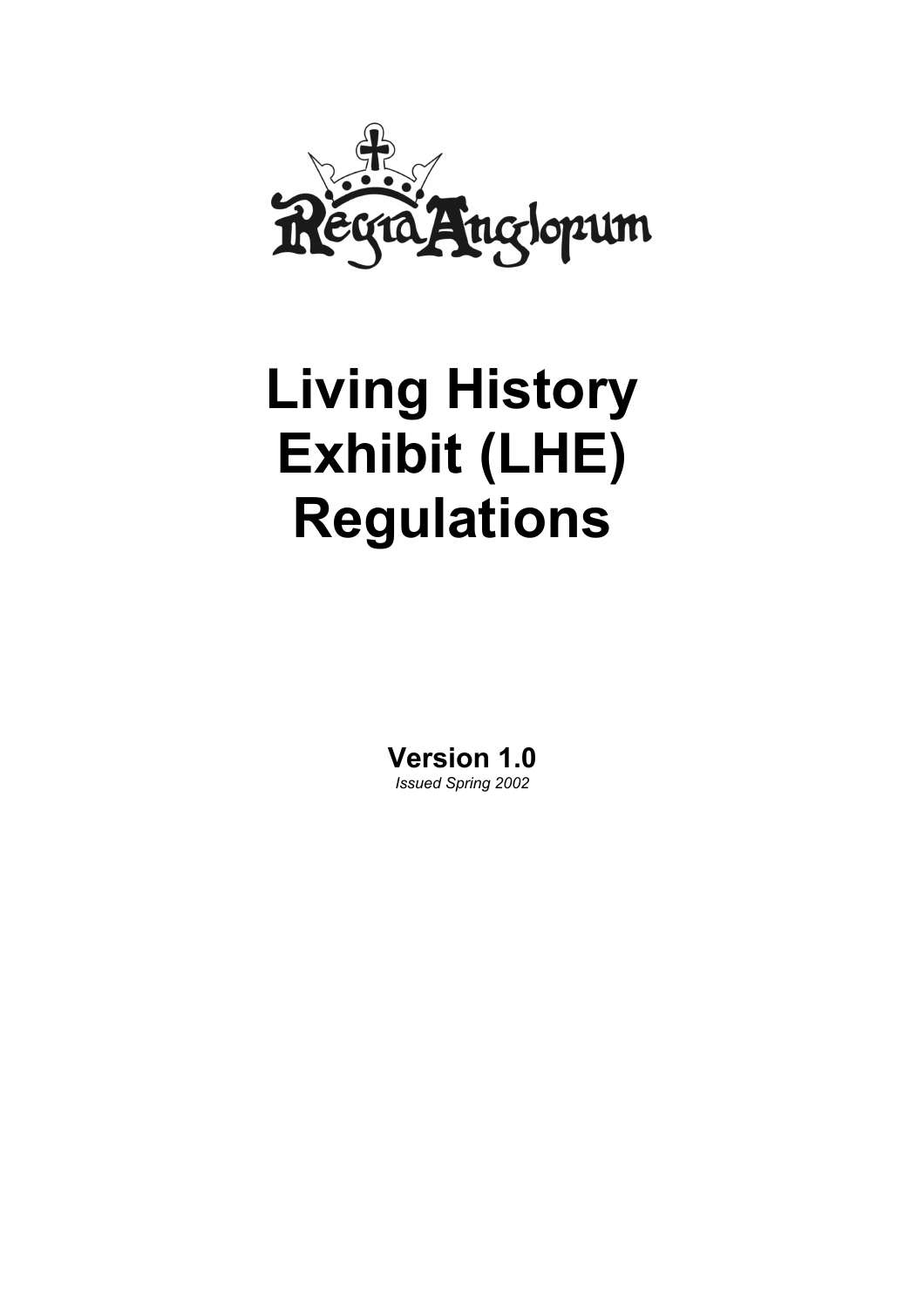# Table of Contents

| 1.                                                              |  |  |  |
|-----------------------------------------------------------------|--|--|--|
| 2 <sub>1</sub>                                                  |  |  |  |
| 3.                                                              |  |  |  |
| $\overline{4}$ .                                                |  |  |  |
| 5.                                                              |  |  |  |
| 6.                                                              |  |  |  |
| 7.                                                              |  |  |  |
| 8.                                                              |  |  |  |
| 9.                                                              |  |  |  |
| 10 <sup>1</sup>                                                 |  |  |  |
| Appendix - Introduction to the Living History Exhibit & Site  8 |  |  |  |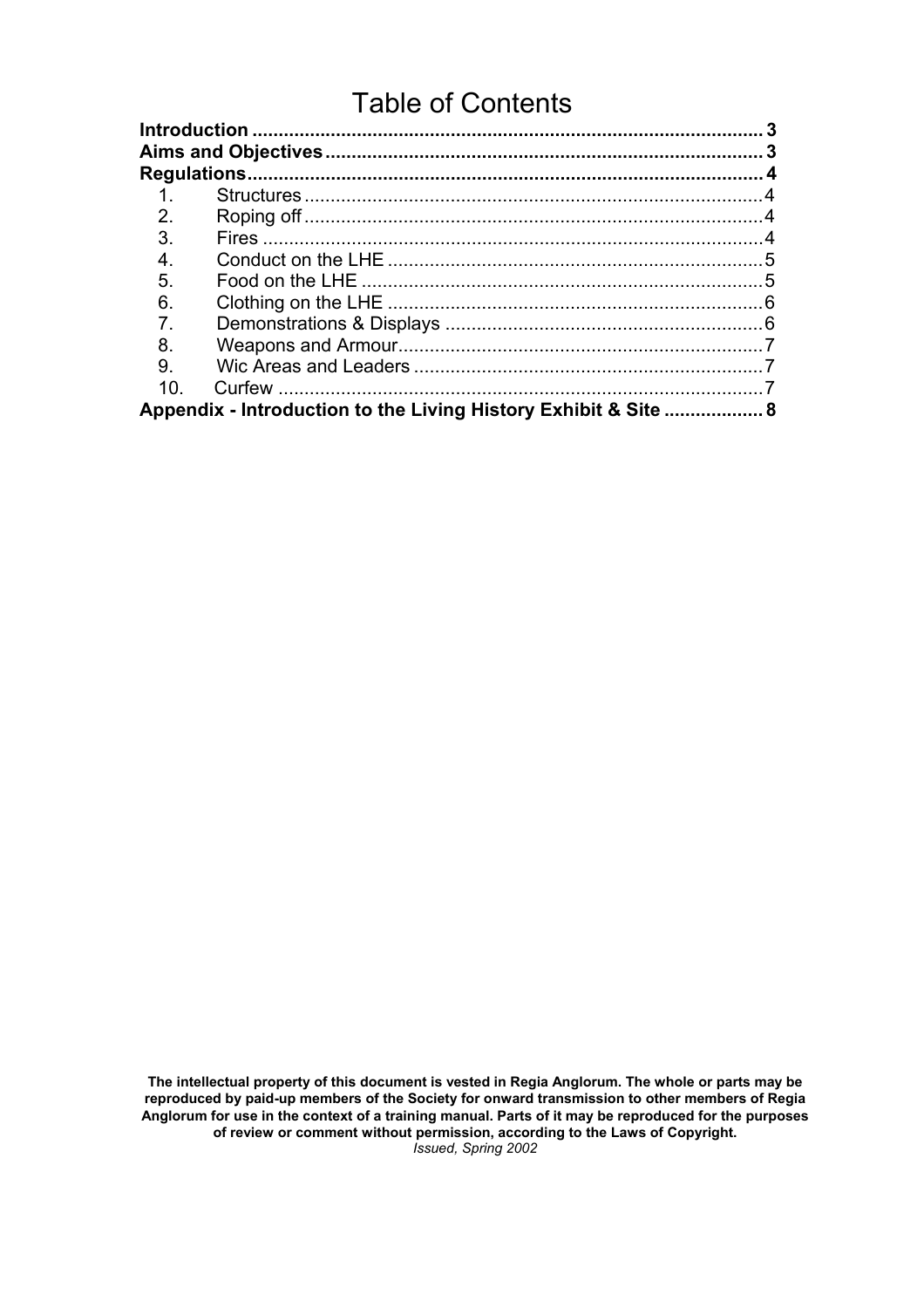# <span id="page-2-0"></span>**Introduction**

The responsibilities of the Living History Co-ordinator, as defined by the Code of Law (2Bvd):

"He shall have final responsibility for the image presented by the LHE and for ensuring, as far as is possible, the authentic portrayal of life at public displays involving the LHE. All members of the Society shall fall under his jurisdiction (within the CoL) whilst they are within the bounds of the LHE. He shall work closely with the AO in this regard, and may amend but not lessen the force of the rulings of the AO in these matters."

# **Aims and Objectives**

The Regia Anglorum Living History Exhibit exists to represent and demonstrate to the public snapshots of daily life, activities and crafts from the society's period of interest.

It educates the public and trains its members. As a result, it will necessarily change and grow, and these regulations will therefore be reviewed annually. The aims and objectives of the society with respect to living history are continuously to improve the quality of the exhibit, and thus enhance the reputation of Regia Anglorum in the field of Historical Re-enactment. The regulations are written with this in mind.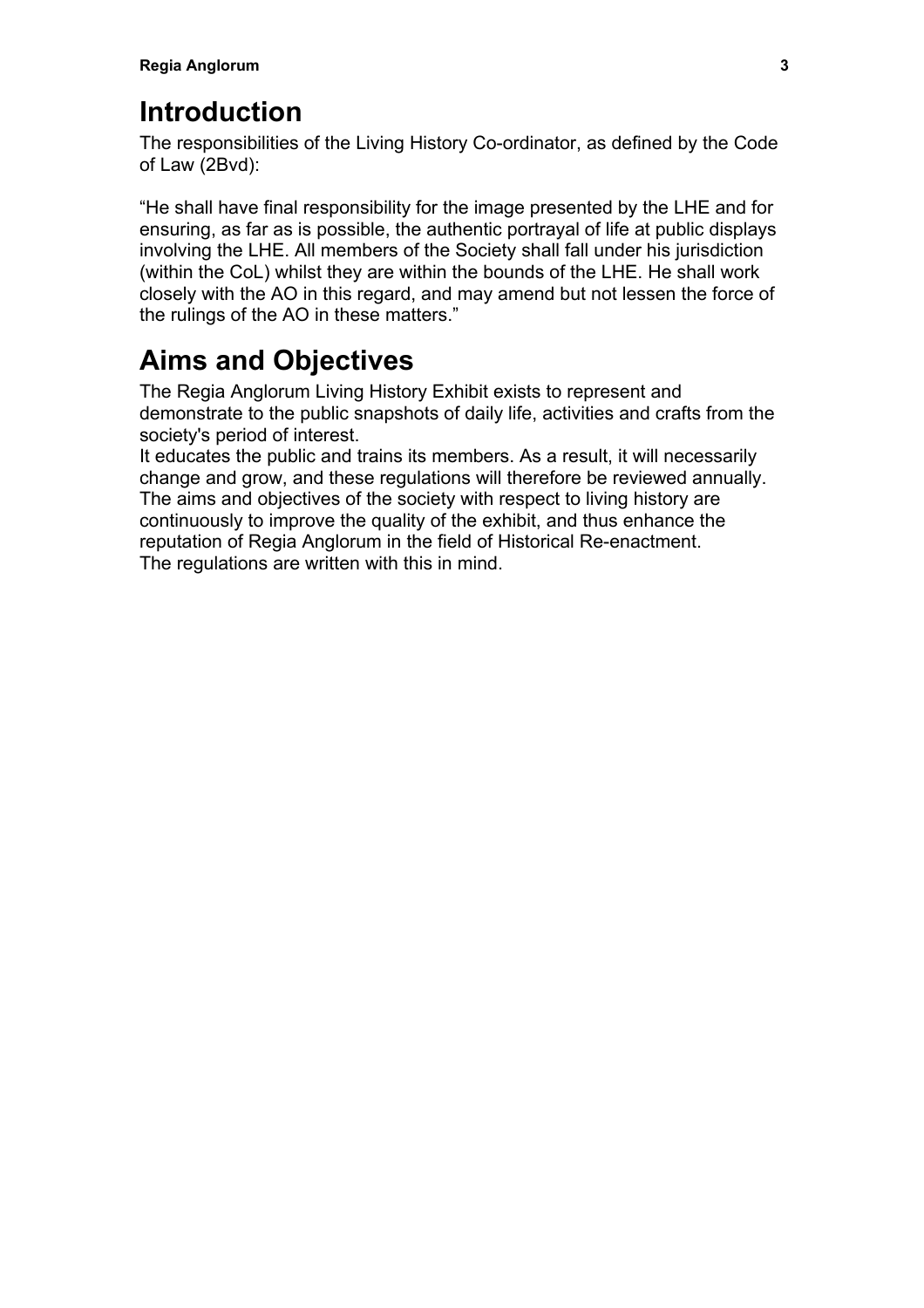# <span id="page-3-0"></span>**Regulations**

#### **1. Structures**

- i. The LHE consists of a number of authentic tents, work shelters and fire covers. These are used as a 'vehicle' to display daily life, activities and crafts of Regia's period.
- ii. Tents will be of an authentic design for Regia's period (but can be sideopening for the purpose of displaying their contents).
- iii. Tents will be open throughout public hours and must be appropriately dressed. For those wics with a number of tents, with the agreement of the LHE Coordinator, one tent may be kept closed as a storage tent.
- iv. Workshelters/firecovers have no authentic model. They should be of a simple design so as not to detract from the overall site image. It is the contents that should stand out for public scrutiny.

## **2. Roping off**

- i. The LHE must have a physical barrier between the exhibits and the public, which should be placed in such a way as to
- a) Enclose all obstacles such as guy ropes & pegs.
- b) Place all moveable items of LHE equipment beyond arms length of the public.
- ii. Each wic must provide its own ropes and pins/stakes (or other acceptable barrier) sufficient to seal off both the front and rear of their exhibit.
- iii. Where possible the LHEC should arrange to have the LHE roped off by the client, with two entrances. This will enable the LHE to be sealed off to the public when closed.

## **3. Fires**

- i. Many sites are archaeologically sensitive and firepits are not allowed. In these cases fires must be in a container and raised above the ground. Fireboxes and altar fires are both acceptable.
- ii. Members should check permissible constructional materials/techniques with the LHEC before committing money to their fire containers.
- iii. There must be a container of water next to them and a fire extinguisher nearby.
- iv. Fires must always be attended.
- **v. An unattended fire may be extinguished by the LHEC or deputy**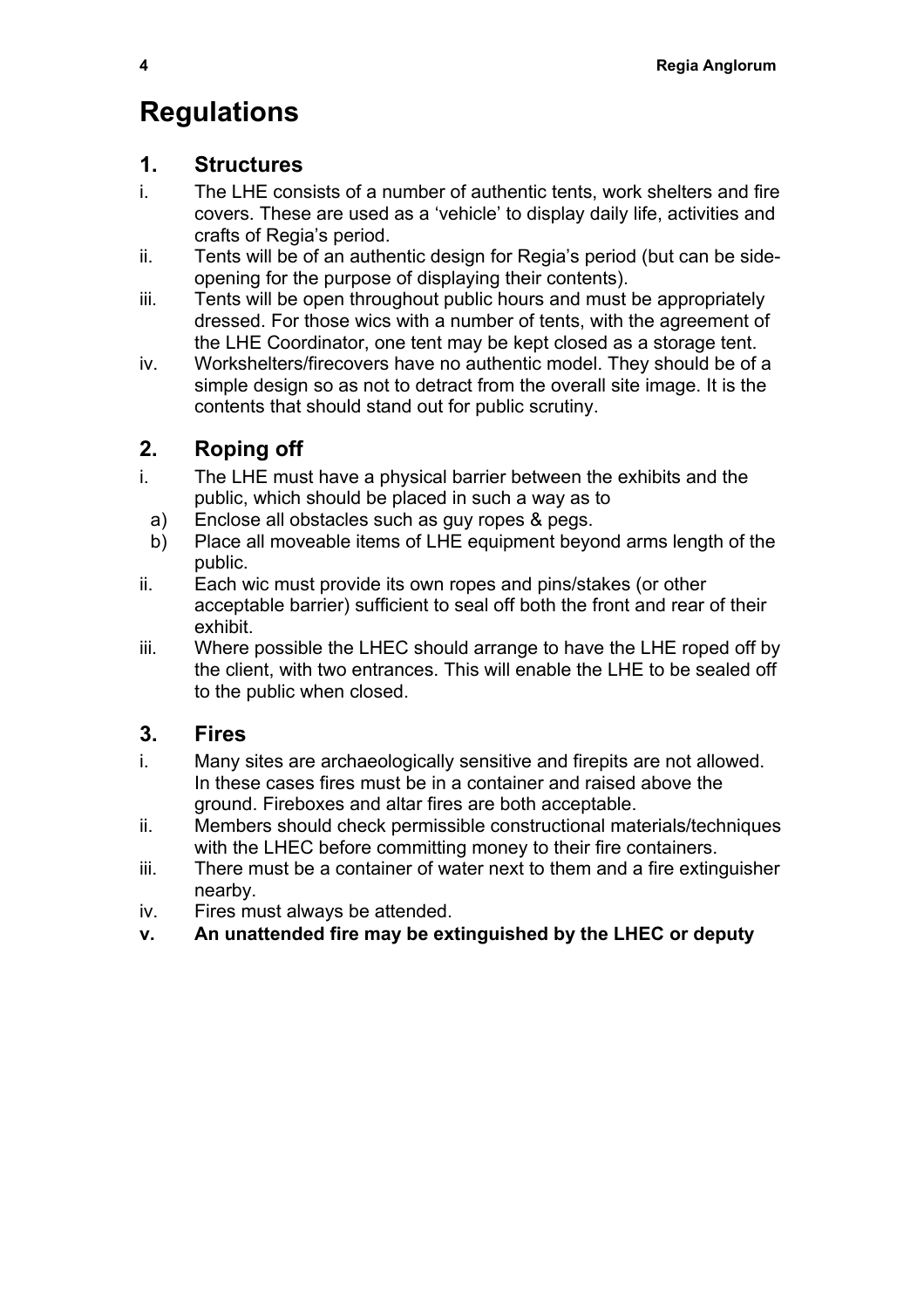## <span id="page-4-0"></span>**4. Conduct on the LHE**

- i. The LHE is open to the public throughout the day.
- ii. Occupants must be operational from 30 mins before opening time. During this period the LHEC and deputies will inspect to make sure that everything and everybody is authentic and there are no anachronisms.
- iii. All tents, unless specifically authorized to be closed, must be open and appropriately dressed.
- iv. Those people talking to the public must be competent to do so. If they are not able to answer a question they should be able to indicate someone who is. Regia must not misinform the public.
- v. Members of Regia on the LHE should be aware of and ready to engage with the public at all times. Members should take care not to exclude the public, either physically (eg by forming closed circles) or verbally (eg by discussing last night's TV amongst themselves).
- vi. Although the LHE is open all day, it does not mean that everyone is to be there throughout. Most wics have sufficient people to enable some to have time off during the day.
- vii. Only members of Regia *in full kit* may be within the roped-off areas of the LHE during public hours.
- viii. Children on the LHE are the sole responsibility of their parents/guardians
- ix. Foul language is not acceptable
- x. Smoking and the consumption of alcohol are not permitted anywhere within the confines of the LHE during public hours.
- **xi. Any person not complying with these regulations shall be required to leave the LHE.**

## **5. Food on the LHE**

- i. Those wics who cook on site must use authentic equipment and should ensure as far as is reasonable that only authentic foods are used (eg modern carrots are acceptable, tomatoes are not). If in doubt refer to LHEC or deputy.
- ii. Any food on site during public hours must appear to be authentic and carried in or eaten from authentic containers.
- iii. Members must ensure that the public do not have access to foodstuffs *with or without permission*, as Regia is neither equipped nor insured for food supply to non-members.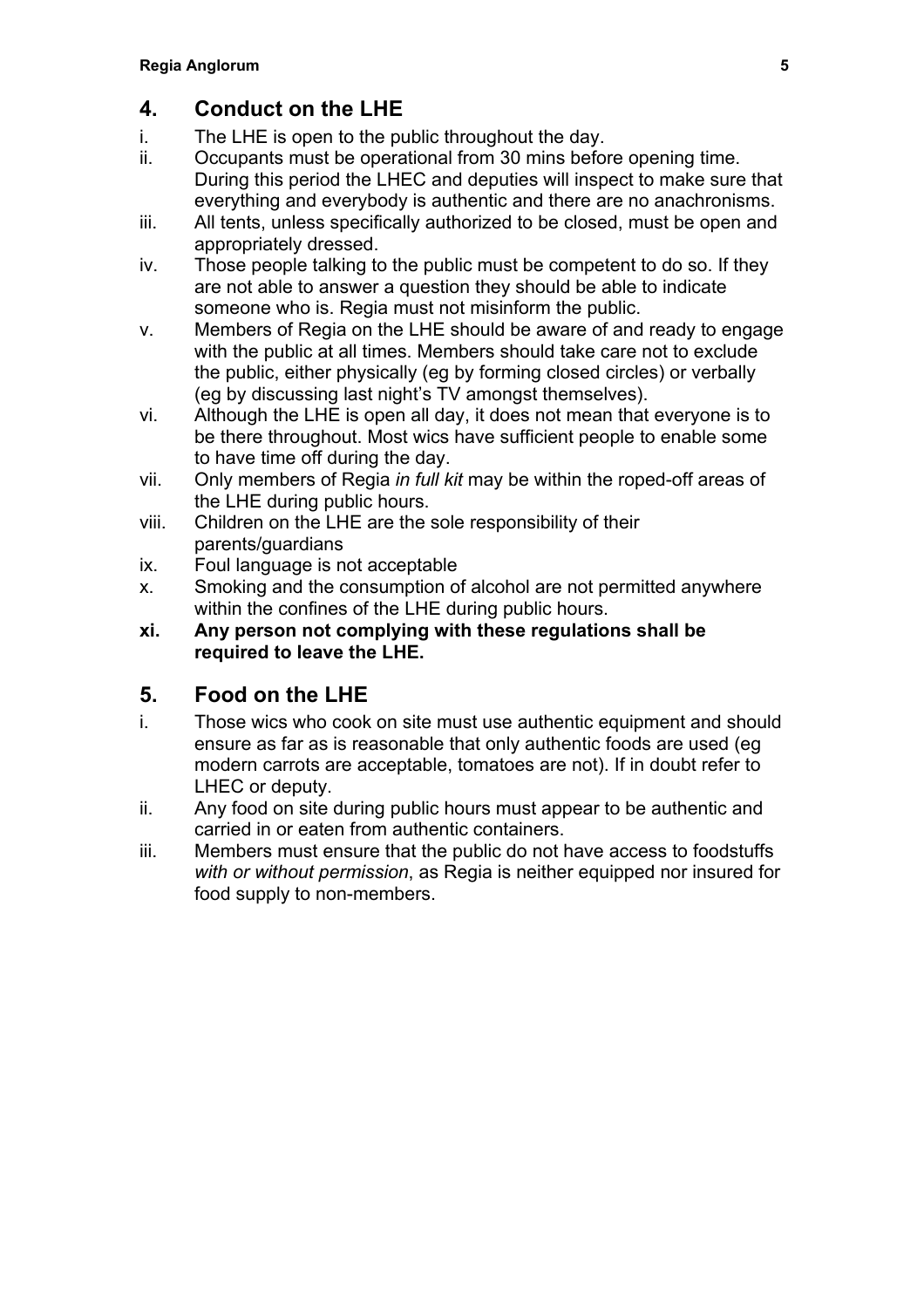## <span id="page-5-0"></span>**6. Clothing on the LHE**

- i. All clothing is to be correct for the dateline of the show, appropriate to the task or activity in hand and may be checked by the AO and deputies.
- ii. All clothing is to be "finished" ie all hems, cuffs, and necklines sewn correctly. Any embroidery must be complete (not ending halfway round)
- iii. No mixture of modern and authentic clothing is acceptable whilst on duty.
- iv. LHE personnel necessarily come under close public scrutiny. Under these conditions the convincing portrayal of the opposite gender would seem to be virtually impossible and is therefore not encouraged. Should an individual find it necessary to portray a member of the opposite gender the following minimum standards will be rigorously applied:
	- a) Legs, arms & hair must be fully covered.
	- b) Gender-specific characteristics must be adequately disguised.
- c) The role must be maintained consistently whilst on the LHE.

#### **v. Any person not complying with these regulations shall be required to leave the LHE**

### **7. Demonstrations & Displays**

- i. All demonstrations & displays must feature only authentic tools and materials.
- ii. Demonstrators must be prepared to talk about their craft/display to the public.
- iii. They must know the provenance of the crafts and equipment they demonstrate.
- iv. Subject to the permission of the LHEC and the cognizance of the Merchandizing Officer, demonstrators may sell authentic items they have made, but no signs or labels may be on show.
- v. All relevant safety precautions appertaining to their craft/display must be taken.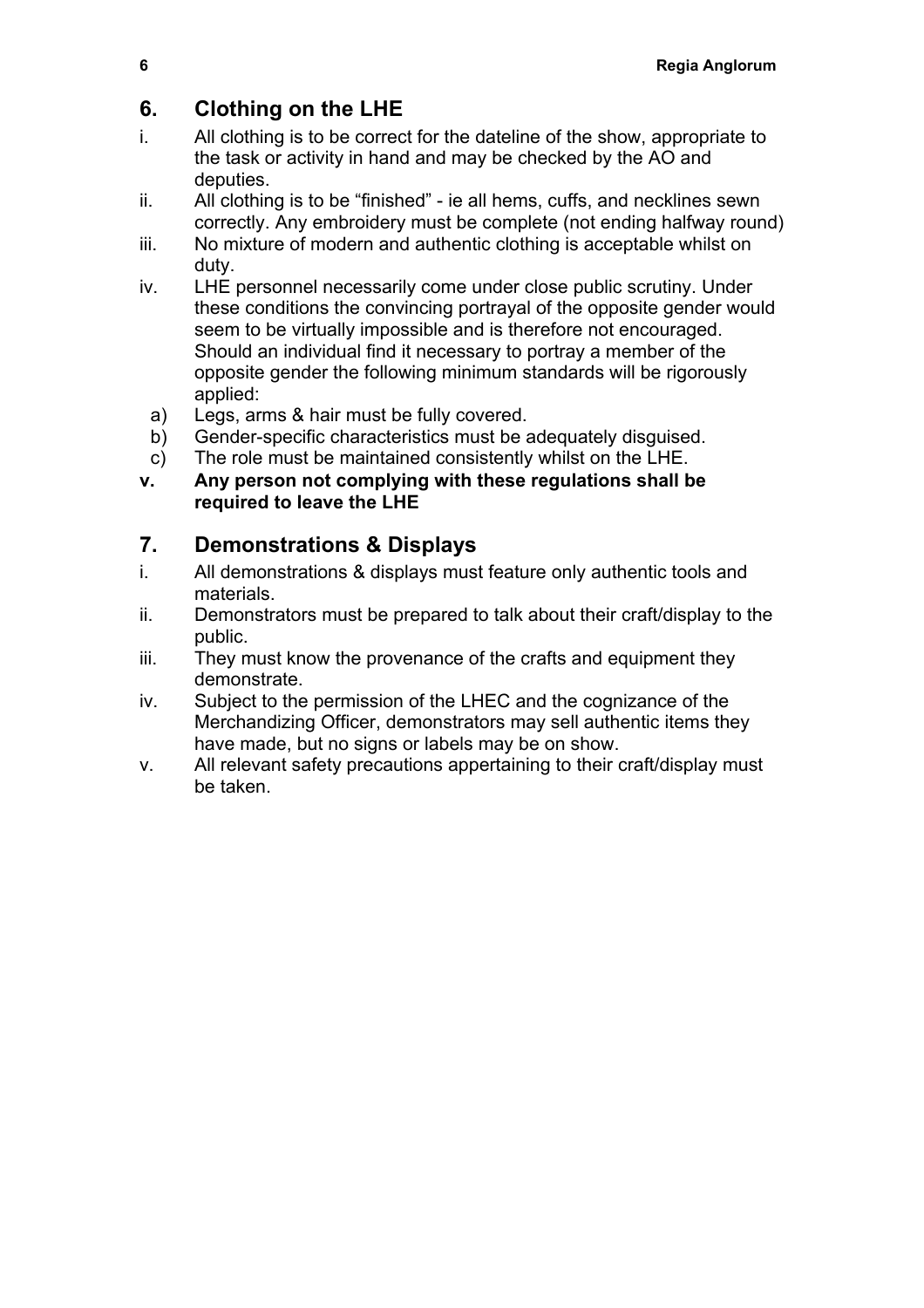#### <span id="page-6-0"></span>**8. Weapons and Armour**

- i. Only full, adult, competent members may act in an interpretive role in respect of weapons handling.
- ii. An armoury must be sufficiently well staffed to ensure the safety of the exhibit and the public.
- iii. It must be the personal decision of the individual interpreter whether or not to allow a particular member of the public to handle wargear.
- iv. Members of the public handling weapons and armour must do so at a designated armoury area. Children should be supervised by a parent or guardian.
- v. Weapons and armour must never be left unattended.
- vi. An armoury is a display, not a weapons store. Individuals must store their combat equipment safely, out of reach of the public, and without obstructing the exhibits.
- vii. Competent females, with sufficiently high ranking female kit may discuss arms and armour with the public at an armoury.
- **viii. The LHEC will consult whenever necessary with the MAA and MTO with regard to weapons and armour on the LHE**

#### **9. Wic Areas and Leaders**

- i. Each wic shall have a Wic Leader who is responsible to the LHEC for all aspects of his/her wic for the duration of the show, including set-up and pack.
- ii. The name of the Wic leader shall be notified to the LHEC.
- iii. Wics must never be left unattended
- iv. Fires must never be unattended
- v. Knives, tools etc. must never be left unattended or within reach of the public.
- vi. Potentially dangerous activities such as wood-chopping are to take place only in designated areas approved by the LHEC.
- vii. Wic areas must be left clean and tidy at the end of the show.
- viii. Animals may only be bought onto the LHE subject to the Livestock Regulations.

#### **10. Curfew**

- i. Due to the hours kept by the LHE and the early start necessary to ensure a smooth beginning to the day, from midnight to seven am are designated quiet hours.
- ii. Anyone disturbing the peace during these hours may be asked to leave the site.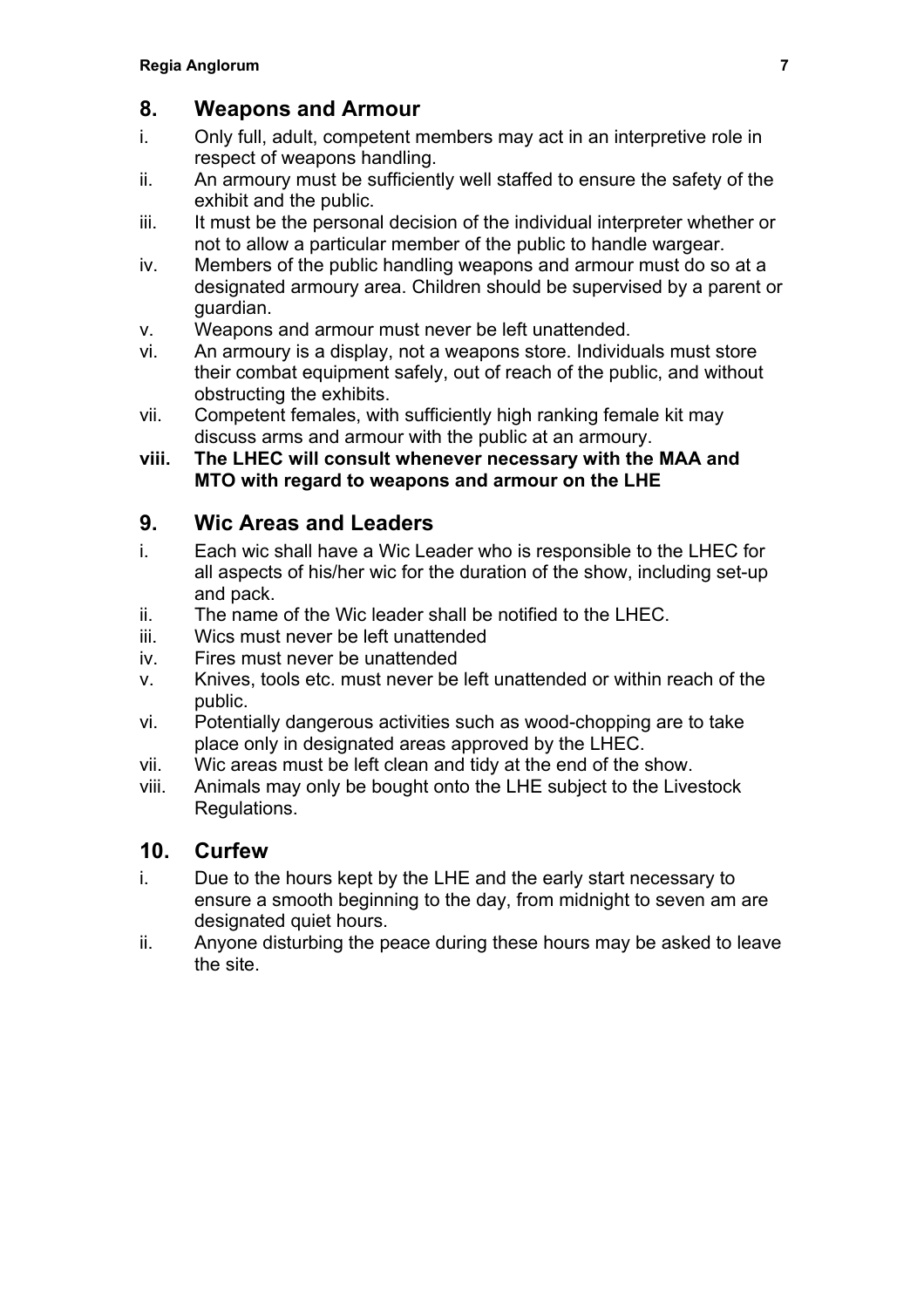# <span id="page-7-0"></span>**Appendix - Introduction to the Living History Exhibit & Site**

The Living History Exhibit exists to represent and demonstrate to the public snapshots of daily life, activities and crafts from Regia's period of interest.

It is open to the public all day and any member of Regia in kit must consider him/herself to be on duty while within its boundaries.

From 30 minutes before opening time until close all aspects of the LHE must be authentic and accurate.

#### **Who Can Take Part?**

Any competent member of Regia who is willing to abide by the site regulations, meet the authenticity standards necessary for close public scrutiny, and who is willing to take an active part when on site.

#### **How it Works**

The LHE is organized in "Wics" (an Old English word meaning a dwelling place, a lodging, habitation, camp, castle or house).

A wic may be one or more groups organized to share cooking and other daily tasks in order to free members to demonstrate crafts/talk to the public.

Individuals wishing to join the LHE may be attached to established Wics, either by personal negotiation or through the LHE Co-ordinator.

#### **What a Wic Needs**

Named Wic leader for the event

| <b>Shelter</b> | Cooking utensils            | Axe                     |
|----------------|-----------------------------|-------------------------|
| Firebox        | Storage containers for food | <b>Water Containers</b> |
| Table          | Seating                     | First Aid Kit           |

Fire extinguisher(s)

#### **What each member needs**

Appropriate soft kit for dateline, ethnic background, geographical area of the show etc. and the task they plan to undertake, regardless of their normal group status.

Eating and drinking utensils and Authentic containers